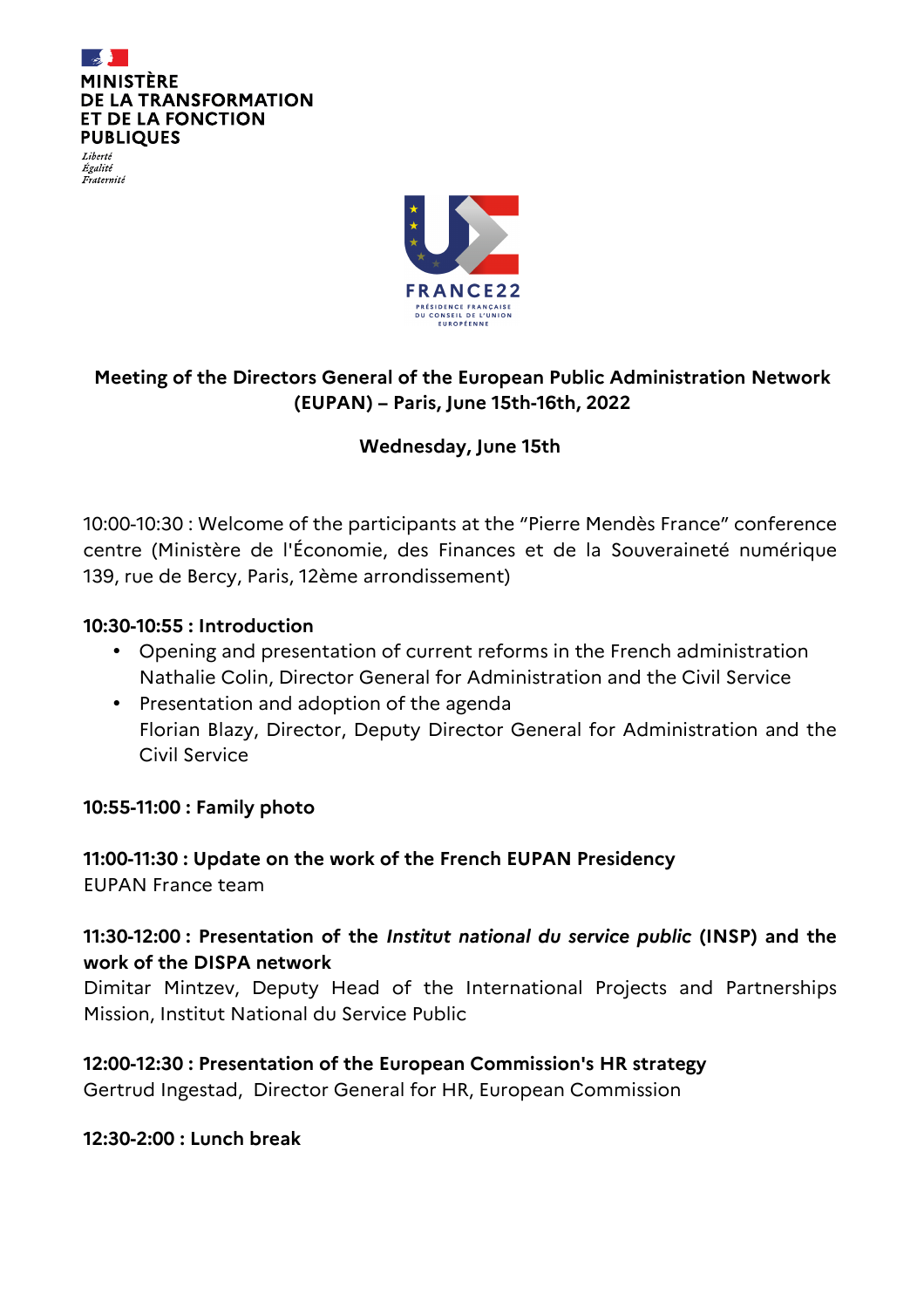# **2:00-5:00 : Perspectives for the strengthening of the European and international mobility of civil servants**

- 2:00-2:30 : Update on the work of the French Presidency Equipe EUPAN France
- 2:30-3:00 : Presentation of the OECD study on mobility Elsa Pilichowski, Director for Public Governance, and Daniel Gerson, responsible for the Public Employment and Management Unit
- 3:00-3:30 : Presentation of the work of the DG REFORM expert group Mario Nava, Director General for Structural Reform Support, and Daniele Dotto, Deputy Director for Structural Reform Support and Head of the Governance and Public Administration Unit
- **3:30-4:00 : Break**
- 4:00-4:30 : Meeting with the network of international technical expertise practitioners and discussion Tobias Jung Altrogge, Director of Strategy and Communication, International and Ibero-american Foundation for Government and Public Policy Inga Navardauskiene, DG INTPA European Commission
- 4:30-5 00 : Discussion on the next steps

## **Evening**

5:00 : Break time / check-in at the hotel

6:15 : Departure by bus (139 rue de Bercy, 75012 Paris)

7:00-11 :00 : Evening and dinner at the Luxembourg museum (19 rue de Vaugirard 75006 Paris), return by bus (139 rue de Bercy, 75012 Paris)